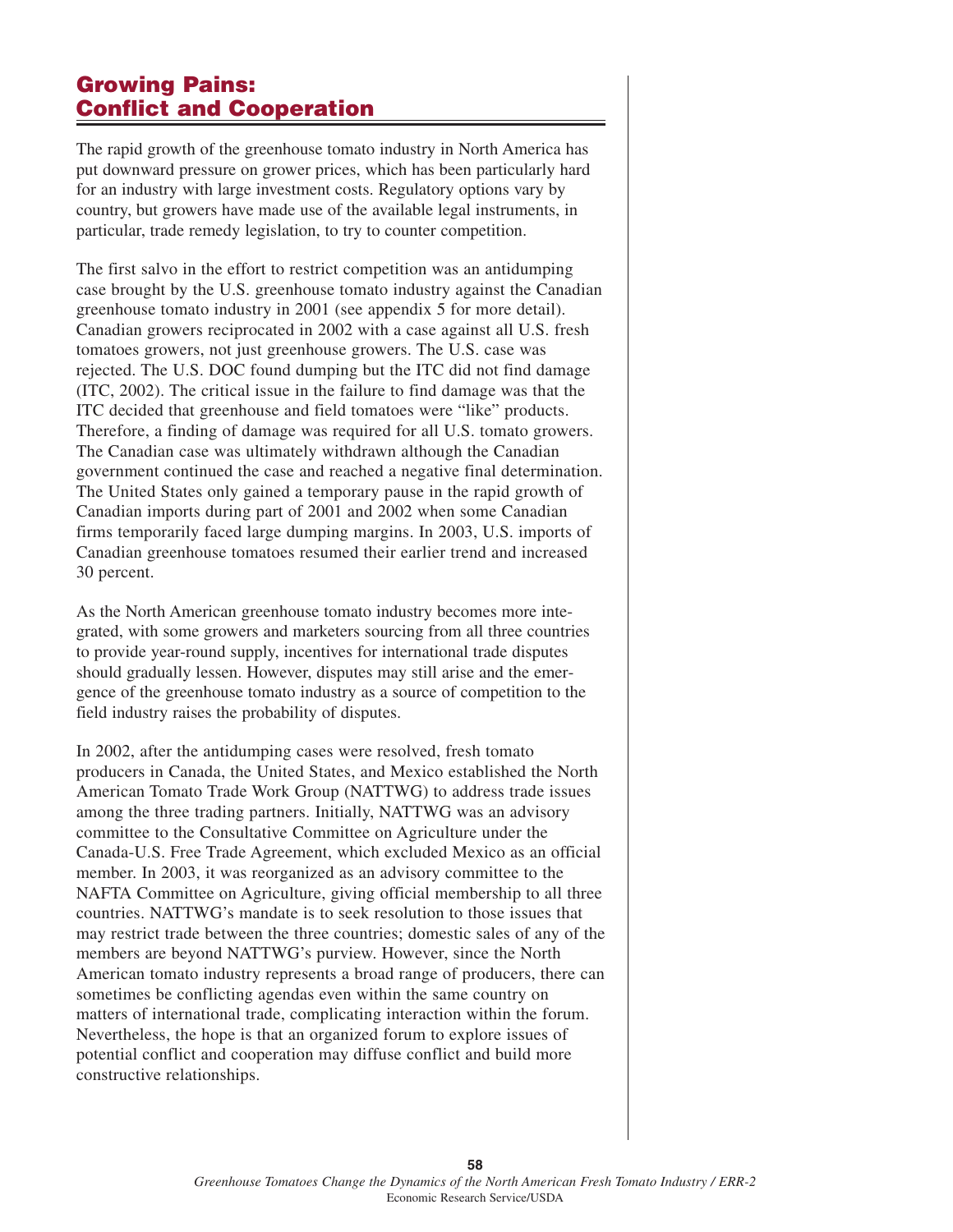Collaboration within the NATTWG forum has enabled the industry to benefit from joint initiatives in several areas, such as harmonization of different types of standards among the NAFTA countries. A NATTWG effort succeeded in harmonizing Canadian and U.S. field tomato arrival standards, with Canada adopting the U.S. standard, benefiting U.S. exporters shipping to Canada. Pesticide residue tolerances between the United States and Mexico have been harmonized, and Canadian standards are in the process of being harmonized. Mexican members of NATTWG recently supported the U.S. effort to encourage Mexico to adopt the U.S. tolerance on stems and leaves in fresh tomato cartons. If this policy is adopted it will benefit U.S. exporters to Mexico by eliminating this nontariff trade barrier. A joint effort to update the decades-old USDA grading standards for greenhouse tomatoes is likely to succeed.

At NATTWG's request, AMS agreed to publish weekly greenhouse shipments, provided it could secure full participation of the large U.S. greenhouse firms, as well as Agriculture Canada. In October 2004, AMS began publishing weekly U.S. and Canadian shipment data in its *Tomato Fax Report*. Mexican data were already available for tomatoes entering via Nogales during the winter season. Reported shipments cover the largest five greenhouses in the United States, but AMS hopes to eventually expand participation to include other firms. Shipment data do not distinguish between types of greenhouse tomatoes. Providing shipment data is relatively inexpensive. Canada collects its own data and sends it to AMS weekly. U.S. firms also send data on a weekly basis. With such a concentrated industry, obtaining even more sensitive price data will likely remain a challenge. The high level of forward contracting reported in the greenhouse tomato industry will also work against price reporting efforts as AMS only reports daily FOB prices, not contract prices.

Another policy tool available to U.S. growers is the ability to define "greenhouse tomato." In the early days of the industry, most production was in Canada and the United States in fairly homogenous greenhouses. But with the entrance of Mexican growers with a wide variety of protected culture systems, including lower technology and lower investment cost systems, high-technology and high-investment North American greenhouse producers have searched for a way to define a greenhouse product as the kind they themselves produce. To date, there is no North American consensus on the definition.

The State of California and the Florida fresh tomato Federal marketing order both have definitions, although they are quite different. In September 2004, the California Department of Food and Agriculture adopted a rather limiting definition. To be labeled as greenhouse, any tomatoes produced, or sold, in that State must be "produced in a fixed steel structure with climate control, irrigation, and grown in a medium that substitutes for soil." This effectively precludes much of the protected culture tomatoes grown in the Baja California peninsula (which enters the U.S. at the California border) from being labeled and marketed as greenhouse. In contrast, Florida's tomato marketing order exempts greenhouse tomatoes, among others, from its regulations and defines greenhouse as simply "tomatoes grown indoors." Hence, Florida's definition is the most all-encompassing, and since it is used merely to exclude certain tomatoes from the provisions of the Florida